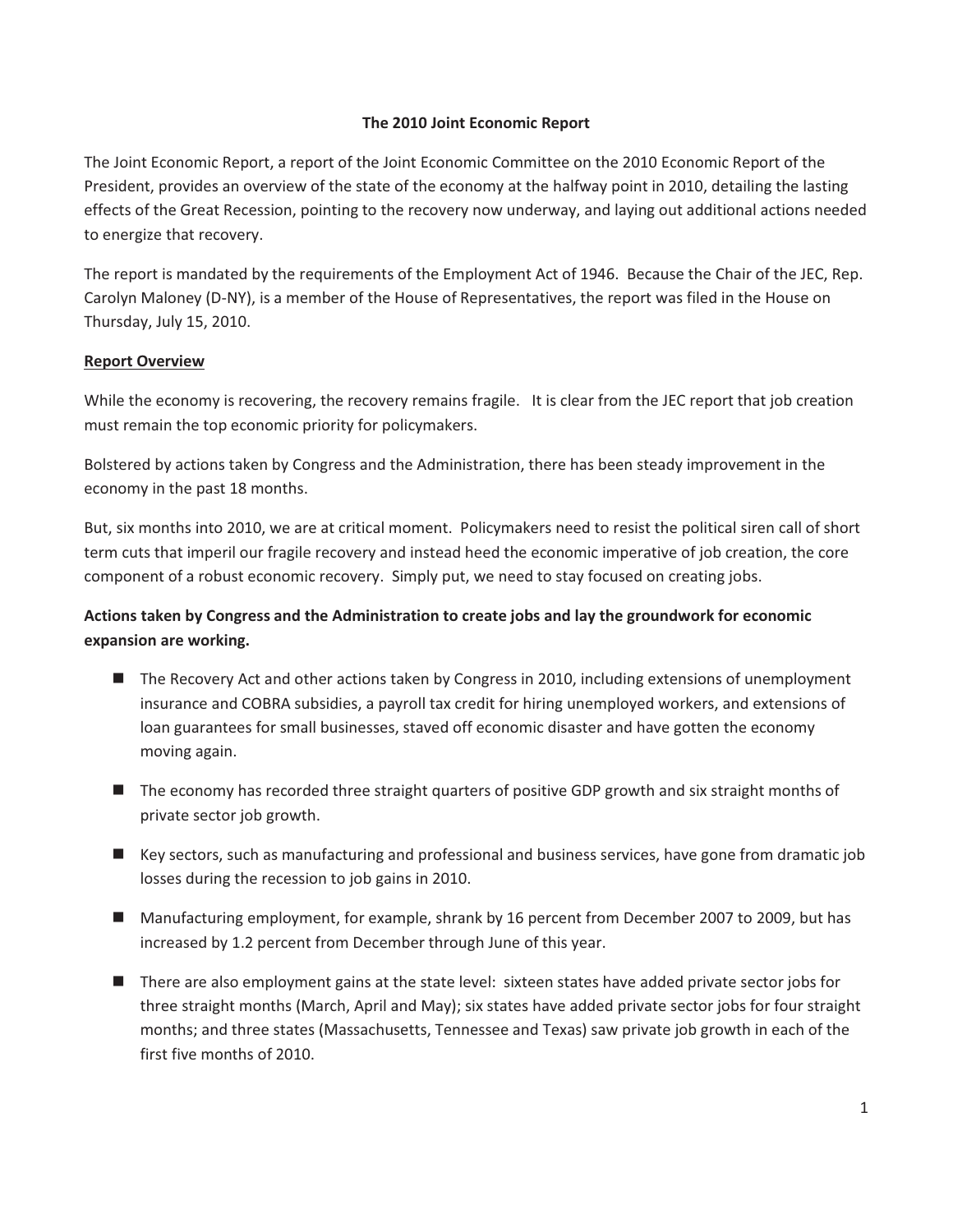#### **But, the recovery remains fragile.**

- While the economy is adding almost 100,000 private sector jobs per month significant progress from 2009 – it's not enough to bring about a sustained reduction in the unemployment rate.
- Hiring by small businesses remains sluggish, well below pre-recession levels.
- Budget problems at the state and local level may lead to additional employment losses and service cuts, threatening the nascent recovery.

## **This recession** – **the deepest, longest since the Great Depression** – **took a punishing toll on the labor force and it will take patience and perseverance to dig out.**

- 8.4 million jobs were lost from December 2007 December 2009.
- Net payroll expansion of almost 15 million jobs is required to get back to pre-recession unemployment levels by January 2014.
- The Great Recession has been characterized by record long-term unemployment in June 2010, 43 percent of unemployed workers had been out of work for six months or more and 29 percent of unemployed workers had been jobless for more than a year.
- The number of unemployed workers per job opening spiked from 1.76 in December 2007 to more than six unemployed workers per opening at the end of 2009, before dropping to almost five unemployed workers per job opening in May 2010.
- Historically low rate at which workers exit unemployment the unemployment outflow rate plunged to historic low of 24 percent in third quarter of 2009.

### **The fragile state of the economy and the significant job loss during the recession require targeted actions to accelerate the pace of recovery.**

- Extending unemployment insurance, in addition to providing a lifeline to struggling jobless workers, would have ripple effects across the economy, helping to boost growth.
- Federal aid to state and local governments would prevent further layoffs and service cuts as cashstrapped states scramble to balance their budgets.
- Increasing access to credit for small businesses would help spark job growth in this critical segment of the economy, which employs three out of every four workers.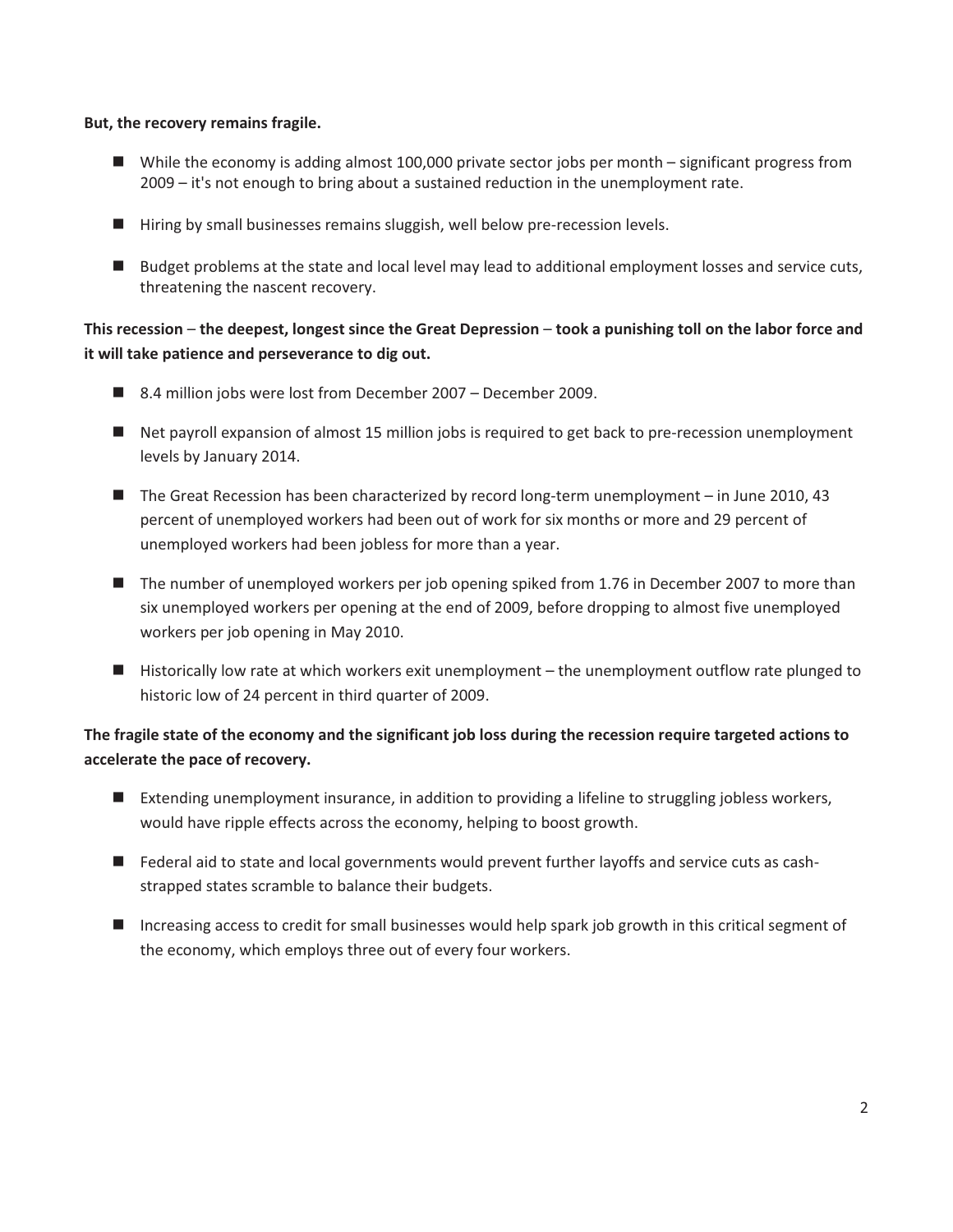**A long-term strategy on the nation's deficit is essential to a strong economy for generations to come. Efforts to translate this need into cuts in spending in the near term, however, would imperil our fragile economy.** 

- Cutting targeted government spending especially spending focused on job creation and ensuring that the economy does not slip back into recession – could slow the economic recovery and increase the deficit in the near term.
- The vast majority of our nation's projected federal deficits over the next 10 years results from policies that pre-date the Obama Administration. Bush-era tax cuts and the wars in Iraq and Afghanistan account for almost \$7 trillion in deficits between 2009 and 2019. By contrast, the recovery policies put in place by Congress and the Administration account for \$1.1 trillion in deficits over the 2009 to 2019 period.
- Congress and the Administration have acted to address long-term fiscal challenges.
	- o Statutory Pay-As-You-Go legislation enacted in 2010 requires legislators to offset spending increases and tax cuts with savings elsewhere in the budget.
	- o President Obama established the bipartisan National Commission on Fiscal Responsibility and Reform that will submit by December 1, 2010 its recommendations for balancing the budget by 2015, excluding interest on the debt.

#### **The effects of unemployment are lasting and severe.**

- Drop in long-term earnings: Even 15-20 years after job loss, displaced workers earn up to 20 percent less than similar workers who did not face unemployment.
- Deterioration in health: job loss leads to an increase in stress-related health problems in the short-term and can reduce life expectancy in the long-term, according to research from Dr. Till von Wachter, an economist at Columbia University.
- Next generation harmed by this generation's unemployment. Unemployment can also reduce the earnings of the children of unemployed workers – through reductions in school achievement – and may lead to a higher divorce rate for laid off workers.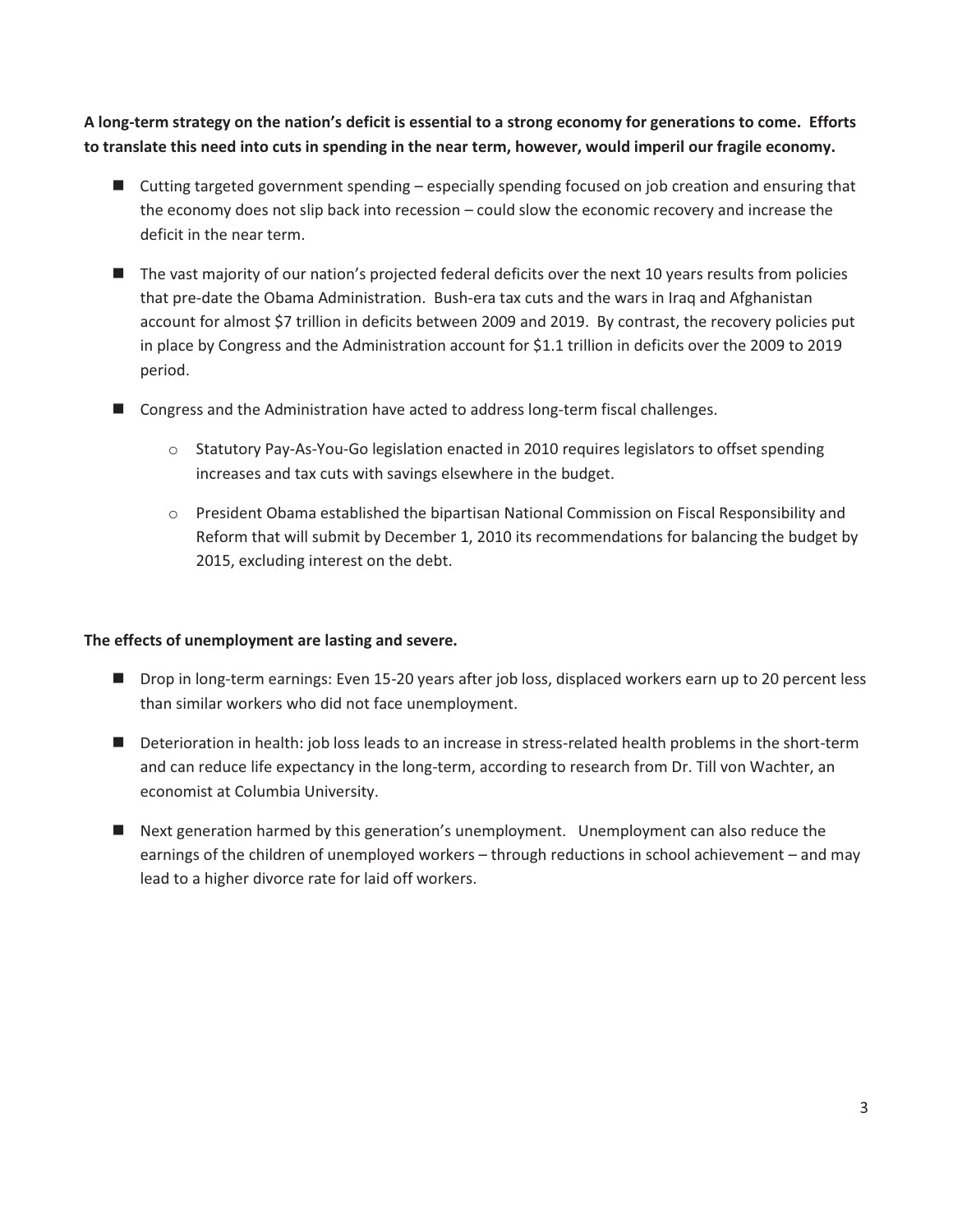#### **The impacts of unemployment are not uniform – certain communities have suffered serious setbacks.**

#### **African Americans**

- Though African Americans comprised 11.6 percent of the labor force in June 2010, they accounted for 18.8 percent of the unemployed and 20.8 percent of the long-term unemployed.
- Almost 4 in 10 African American teenagers were unemployed in June 2010.
- A college education provides less protection from unemployment for African Americans than it does for the overall labor force – in June 2010, college-educated African Americans faced an unemployment rate of 7.6 percent compared to 4.5 percent for all college graduates.

#### **Hispanics**

- The unemployment rate for Hispanic workers rose more quickly than the overall unemployment rate during the recession and now stands at 12.4 percent compared to the overall unemployment rate of 9.5 percent.
- Hispanic workers were concentrated in sectors of the economy, such as construction, that contracted severely during the recession and were less concentrated in sectors that expanded, such as education and health services.
- Hispanic workers were also heavily represented in states hit hard by the housing bubble collapse Nevada, Arizona, California and Florida.

#### **Young workers (ages 16-24)**

- Young workers comprised 14 percent of the labor force in June 2010, but made up 30 percent of the unemployed and 19 percent of the long-term unemployed.
- Education reduces the probability of a young person being unemployed. Young workers without a high school diploma have an unemployment rate of 30.9 percent compared to 11.2 percent for young workers with at least a bachelor's degree.
- Young workers who enter the labor market during a recession can take between 10 and 15 years to catch up to their peers who entered the workforce during an economic expansion.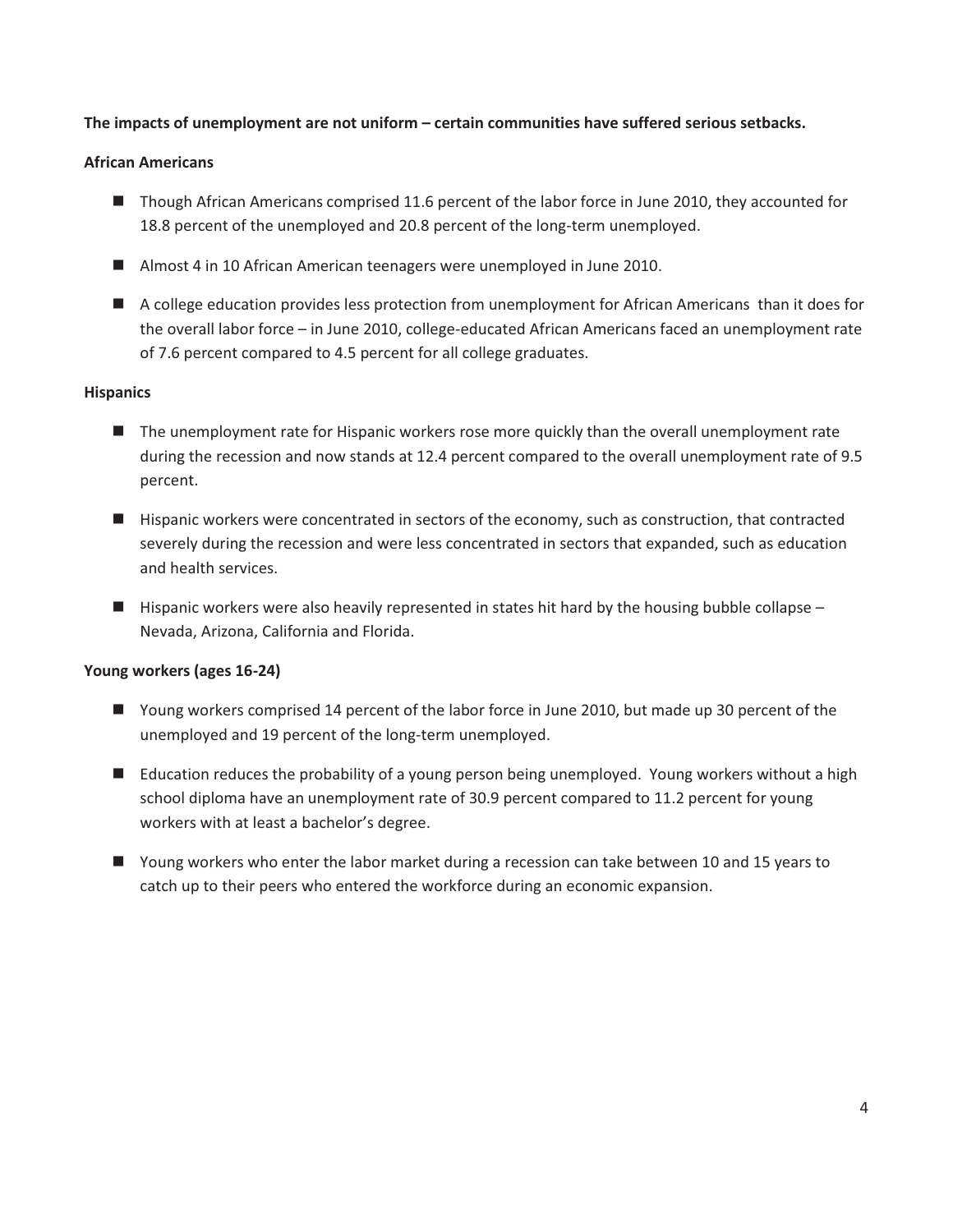#### **States hit hardest by housing collapse experienced large increases in unemployment.**

- Nevada, Florida, and California, all states with a significant collapse in the housing market, were among the five states with the largest increase in unemployment during the recession. From December 2007 to May 2010, the unemployment rate climbed 8.8 percentage points in Nevada, 7.0 points in Florida and 6.6 points in California.
- The unemployment rate has tracked closely with mortgage delinquency rates since January 2005 -pointing to a linkage between the housing bubble and unemployment.
- A weak housing market may contribute to a mismatch between workers and jobs as an unemployed worker may be unable to move to faster-growing regions because it is impossible to sell his home.

#### **State and local governments continue to be hit hard, putting at risk the nascent recovery.**

- Forty-eight states are contending with budget shortfalls in the current fiscal year shortfalls that will have to be closed through some combination of spending cuts, withdrawals from reserve funds, revenue increases, and the use of federal stimulus dollars.
- State and local government have been forced to lay off employees (95,000 in the first six months of 2010) and make cuts to education. At least 30 states have slashed funding for K-12 education. Higher education has also been hit, with the University of California increasing tuition by 32 percent and reducing its incoming freshman class by 2,300.
- Federal aid to state governments has stimulative impact, creating jobs, preventing layoffs and helping to fund critical safety net programs such as Medicaid.

#### **Unemployment benefits play critical role in both helping workers make ends meet and boosting the economy.**

- Unemployed workers spend their benefits quickly, generating a multiplier for the economy as a whole, where a dollar of unemployment benefits sets off a cascade of spending by others.
- The non-partisan Congressional Budget Office estimates that increased aid to the unemployed is the most cost-effective policy tool, among those analyzed, for boosting growth and employment.
- Unemployment benefits also keep unemployed workers attached to the labor force, preventing some workers from shifting to other more costly government programs, such as Social Security Disability Insurance.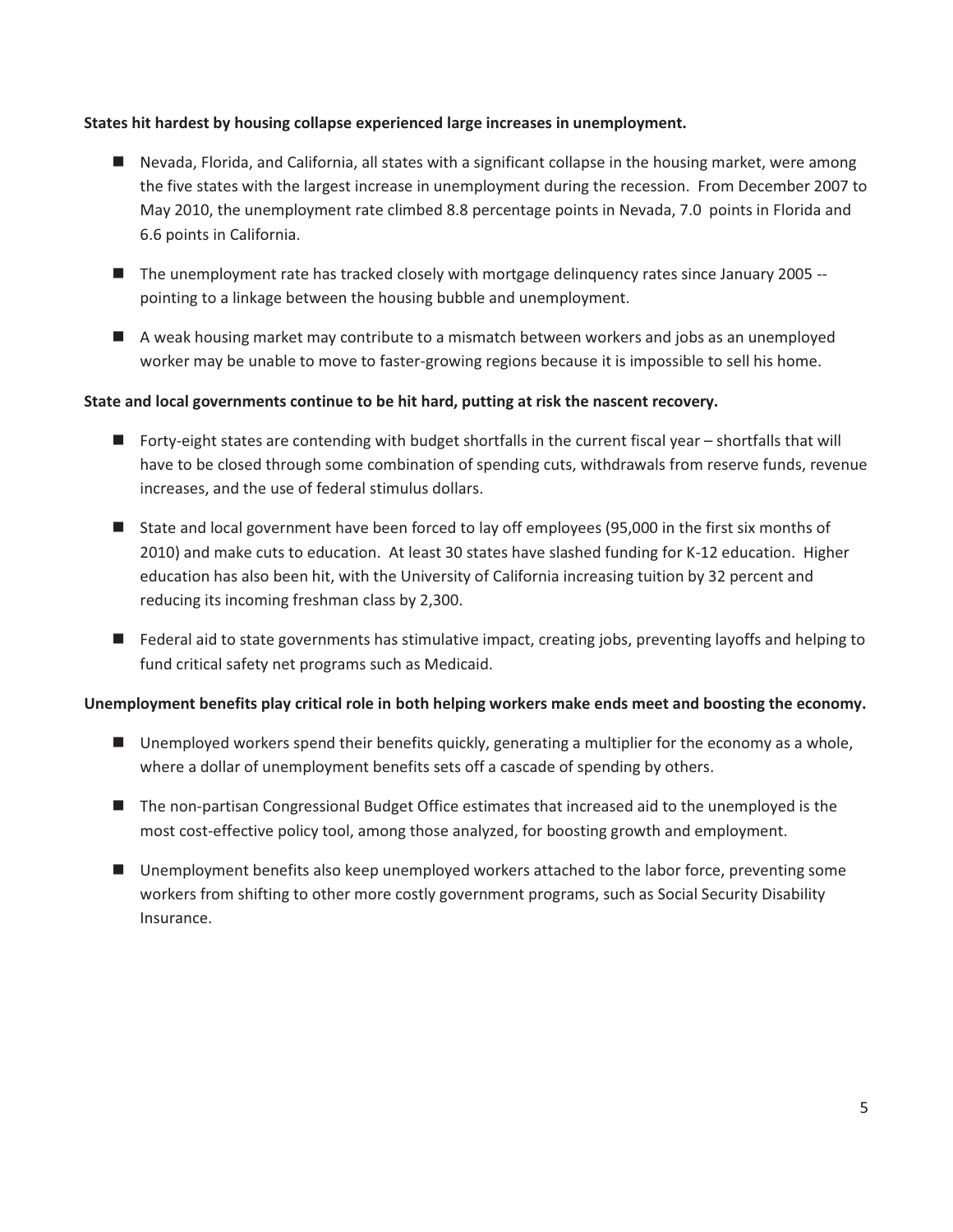**Unemployed workers need education and training to rebuild skills that atrophied during long periods of unemployment.** 

- Innovative new approaches are needed to strengthen job training programs and ensure that they reach those who need them most.
- There must be rigorous, comprehensive evaluation of programs. Those programs that boost long-term employment prospects and earnings of participants should be expanded while those that don't must be improved or ended.
- **E** Sectoral training programs, which build skills in demand by private-sector employers in a community, have shown positive outcomes, though the programs are not easily replicated. Identifying how to scale these programs could pay large dividends.

# **Though not a panacea, education remains a critical driver of employment and the Congress made significant investments in our nation's students.**

- Increased educational attainment reduces the likelihood of unemployment workers without a high school diploma face an unemployment rate three times higher than those workers with a bachelor's degree or more.
- The Bureau of Labor Statistics recently reported that the United States has attained a record rate of college enrollment among 2009 high school graduates - 70.1 percent.
- In 2010, Congress and the Administration made the largest investment in student aid in the nation's history, increasing the maximum Pell Grant to \$5,550 in 2010 and indexing it to inflation.

### **Small business hiring lags that of larger businesses and poses a threat to the recovery.**

- The tough credit standards put in place by banks in the wake of the financial crisis have limited the ability of small businesses to access credit and expand their operations.
- Small business hiring in 2009 remained 20.0 percent below its 2001-2007 average.
- The House of Representatives passed legislation in 2010 that would establish a \$30 billion lending fund designed to expand access to credit for small businesses.